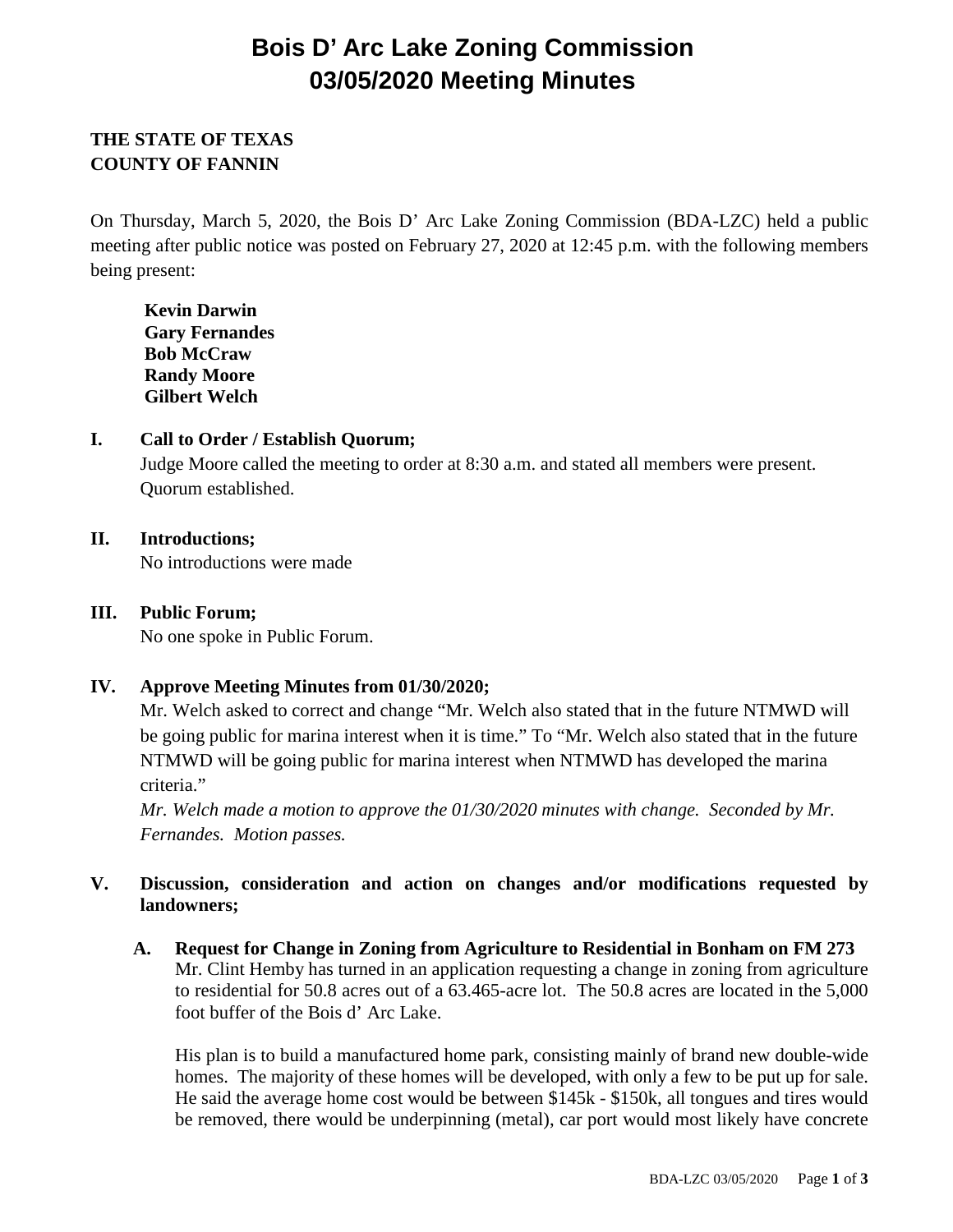driveways, the roads would be whatever the County requires, all would have septic systems and utilities would be through Whiteshed.

He plans are starting with 5 or 6 homes and building up from there and is also willing to sell lots if people want to custom build.

The Commission members expressed a concern that mobile home parks tend to get run down very quickly and asked if Mr. Hemby would be willing to submit additional deed restrictions outside what is in the Lake Zoning Handbook for Bois d' Arc Lake. Mr. Hemby agreed whe would.

Mr. Welch said they could recommend for approval to the Commissioners Court dependent on quality of deed restrictions to be presented. Mr. Welch made a motion to approve moving forward with appropriate steps and request owner to submit a complete list of deed restrictions.

Mr. Welch then withdrew his motion and asked owner to present deed restrictions prior to bringing it to the public.

Commissioner Lackey, also in attendance, asked if the Lake Zoning Commission is allowed to go beyond what the County rules say (in the Handbook) and wondered what deed restrictions have to do with legally changing zoning. Mr. Welch and Mr. Fernandes both felt that it is the Commission's prerogative to ask.

Judge Moore felt that the deed restrictions should follow the Lake Zoning Regulations Handbook.

Mr. Fernandes felt that deed restrictions help the Commission make a good recommendation. He then asked if the Commission could speak with council to see if the Commission can actually enforce the deed restrictions. Mr. Hemby said he would.

*Mr. McCraw made a motion to table. Seconded by Mr. Fernandes. Motion to table passes.*

Judge Moore thanked Mr. Hemby for his patience.

## **VI. Discussion, consideration and action regarding Bois d' Arc Lake and boat ramps, marinas and Corps of Engineers Permits**

Judge Moore said that after a meeting a couple of weeks ago, he learned that the NTMWD boat ramps at Bois d' Arc Lake are at the 521 level and the lake is at the 534 level. There is a concern that if the water goes down even 8', the boat ramp will not be usable as a minimum of 5' at the end of the ramp is needed to launch a boat. Recreational use for the citizens of Fannin County is basically the only thing we get from this Lake.

Mr. Welch stated that perhaps NTMWD could do at least one low water ramp out of all the ramps to allow for year-round usage.

*No action was taken on this item.*

# **VII. Set next BDA-LZC Regular Meeting date**

*Mr. Welch made a motion to set the next BDA-LZC meeting for April 2, 2020 at 8:30 a.m. Seconded by Mr. Fernandes. Motion passes.*